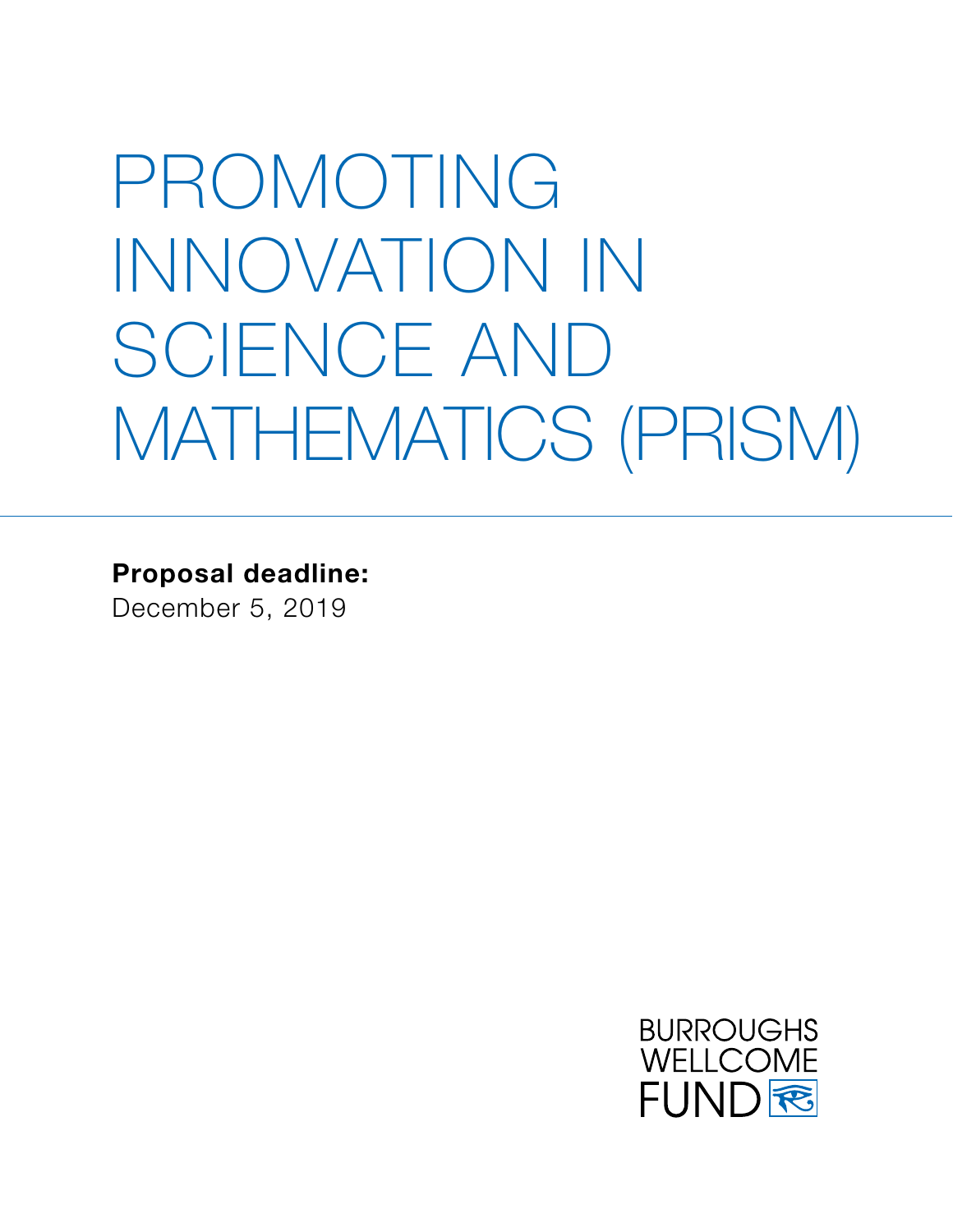#### **TABLE OF CONTENTS**

| <b>Key Dates and Program Background</b>                                 | 3 |
|-------------------------------------------------------------------------|---|
| <b>Eligibility Requirements</b>                                         | 4 |
| <b>Selection Process</b>                                                | 4 |
| <b>Instructions on How to Prepare</b><br>and Submit a Complete Proposal | 5 |
| <b>Application Process</b>                                              | 5 |
| How to Submit a Proposal                                                | 5 |
| <b>Proposal Elements</b>                                                | 5 |
| <b>PDF Attachments</b>                                                  | 6 |
| <b>Submission Process</b>                                               |   |
| Terms of Grant / Use of Funds                                           | 8 |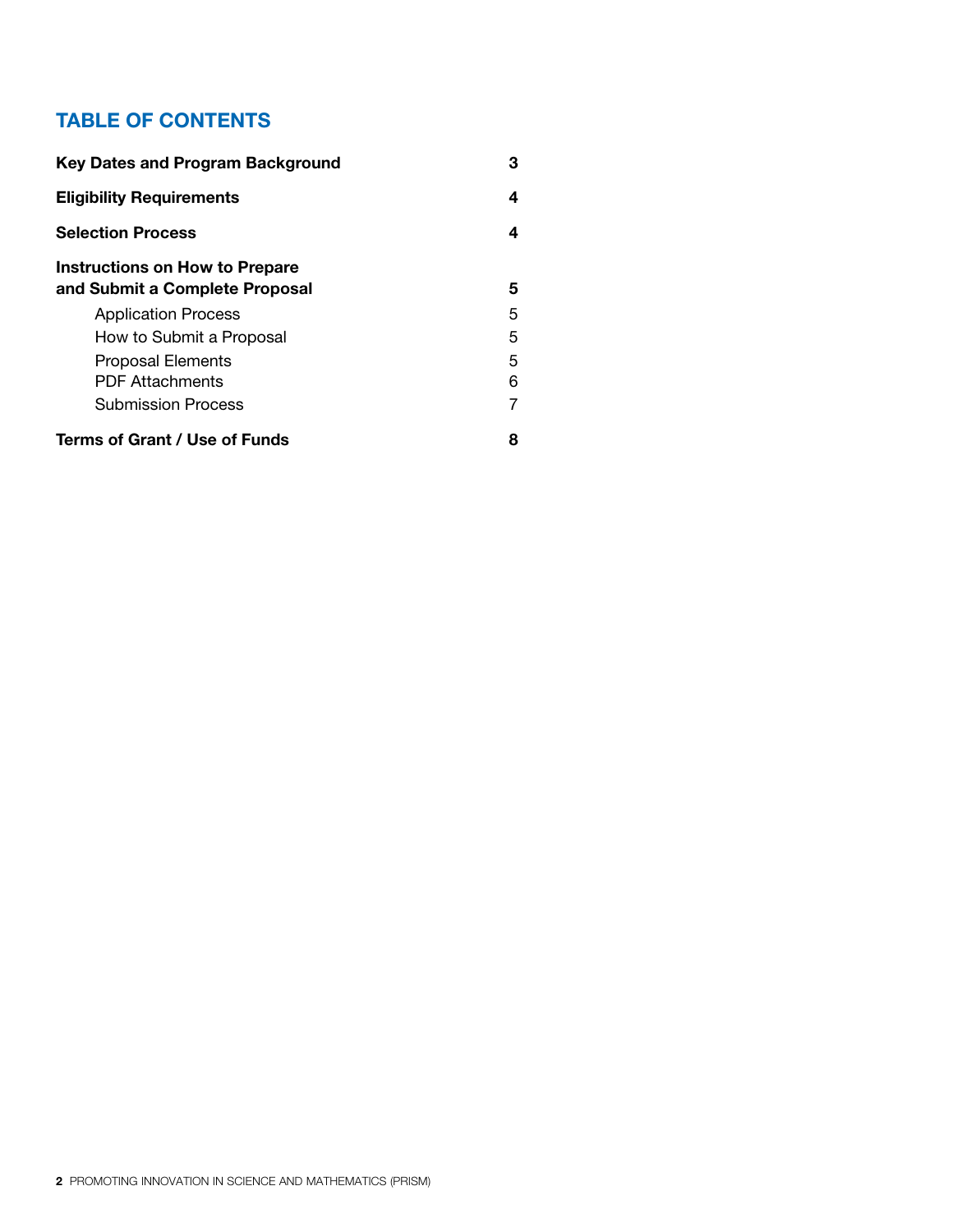### KEY DATES

| Grant application portal available | September 16, 2019 |
|------------------------------------|--------------------|
| <b>Application deadline</b>        | December 5, 2019   |
| Notice of award                    | By March 1, 2020   |
| Award start date                   | April 1, 2020      |
| Award end date                     | June 30, 2021      |

### PROGRAM BACKGROUND

Engaging children in science has been a focus of the Burroughs Wellcome Fund since it became an independent, private foundation in 1994. We are convinced that all children, regardless of their future career path, need basic science literacy to participate fully in civic life. We believe that the best method for achieving the goal of science literacy is to get students involved in the scientific process and let them do what comes naturally: ask questions and participate in hands-on activities and experiments that convey basic scientific principles.

Burroughs Wellcome Fund supports teaching professionals in their efforts to provide quality hands-on, inquiry-based activities for their students. This award provides up to \$3,000 for one year to cover the cost of equipment, materials, and supplies. An additional \$1,500 may be requested for professional development related to the implementation of new equipment or use of materials in the classroom. Awards are made to teaching professionals that hold a professional educator's license to teach in a North Carolina K-12 public school.

The Burroughs Wellcome Fund recognizes the important role that K-12 teachers play in the lives of students by stimulating a passion for science and mathematics innovations. In this time of tight budgets, BWF wants to support teaching professionals in their efforts to provide quality hands-on, inquiry-based activities for their students. BWF launched this program to support North Carolina K-12 teachers in their efforts to promote excitement for science and mathematics in the classroom by providing grants for materials, equipment, and supplies related to the implementation of high quality curriculum and activities in the classroom.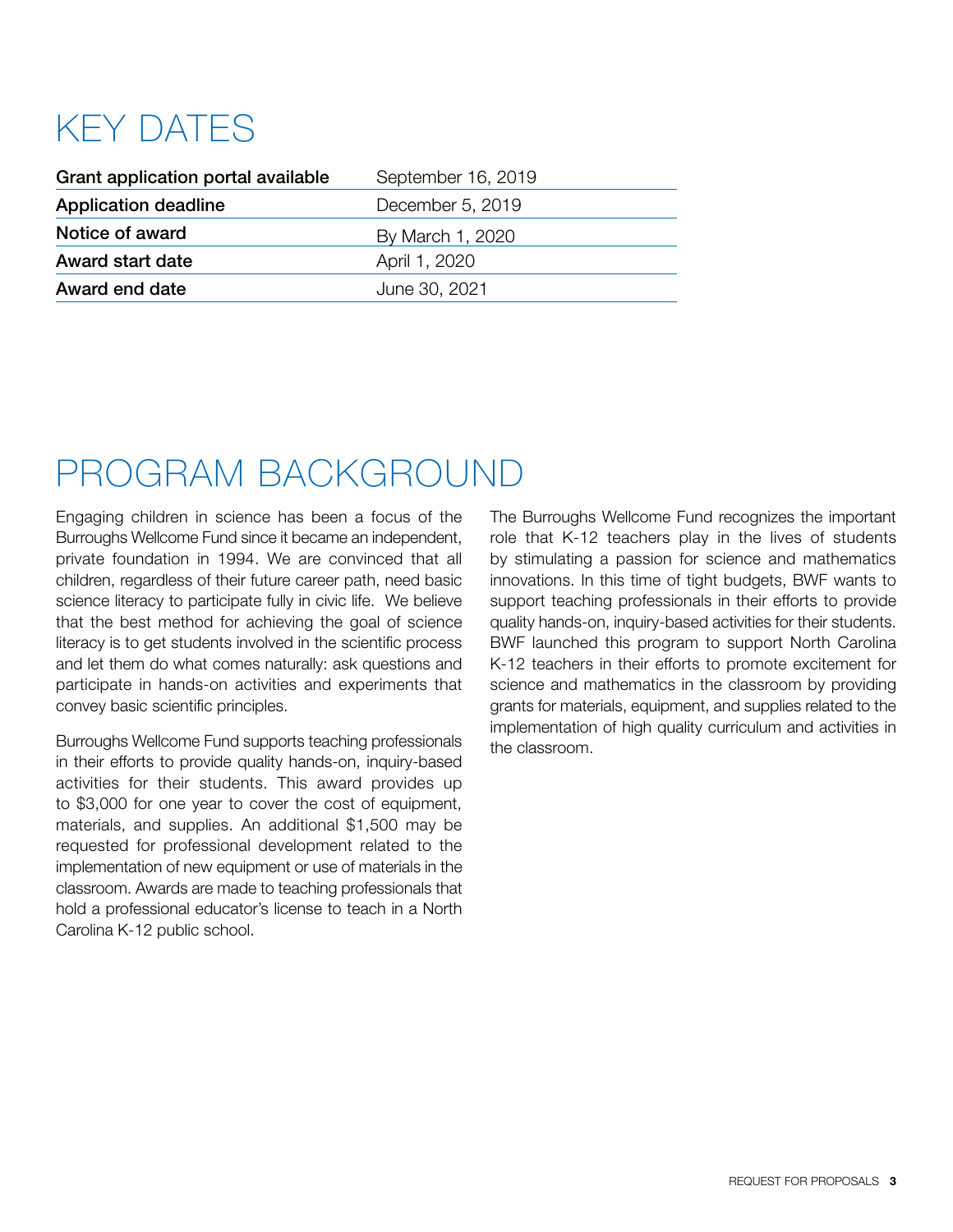### **ELIGIBILITY** REQUIREMENTS

The PRISM award program provides grants up to \$3,000 to cover the cost of equipment, materials, and supplies to implement hands-on, minds-on science and mathematics curriculum in the classroom. Recognizing the need for materials training, additional funding up to \$1,500 may be requested for professional development related to the implementation of new equipment or use of materials in the classroom. Eligibility requirements are outlined below:

- Applying teaching professionals must currently hold a professional educator's license to teach in a North Carolina K-12 public school. Teachers holding licensure in elementary education are eligible.
- Applying teaching professionals must currently be employed at a K-12 public school (including charters) in North Carolina.
- Equipment, materials, and supplies must be related to quality hands-on experiences for the students in science and/or mathematics. Items must be used directly by students in the classroom or in a structured afterschool time activity.
- $\blacksquare$  All applications require a signature from the principal indicating support for the proposal and permission to use the requested equipment, materials, and supplies in the K-12 classroom. It is not the intent of the Burroughs Wellcome Fund to provide funding for basic technology equipment, such as laptop computers, projectors, white boards, graphing calculators, digital cameras, etc. The purchase of books related to the projects will not be supported. BWF will not support field trips or expenses related to guest speakers.

### **SELECTION** PROCESS

Grants will be peer-reviewed by an advisory committee established by the Burroughs Wellcome Fund with final approval by its Board of Directors. Critiques of proposals will not be provided.

The following selection criteria will be used:

- **Quality of proposal and how requested equipment,** materials, and supplies relates to an engaging, innovative, hands-on curriculum, lesson plan, or project in science or mathematics
- n Impact of the PRISM award on students and teachers as demonstrated in the project plan
- **Quality of the professional development activity and** relationship to the implementation of the equipment, materials, and supplies to be used in the classroom or afterschool (if professional development funds are requested)
- **-** Reasonable budget that aligns with classroom or afterschool science and/or mathematics activities
- **Eligibility of teaching professional**
- **-** Application documents meet outlined eligibility criteria and guidelines
- $\blacksquare$  Support of principal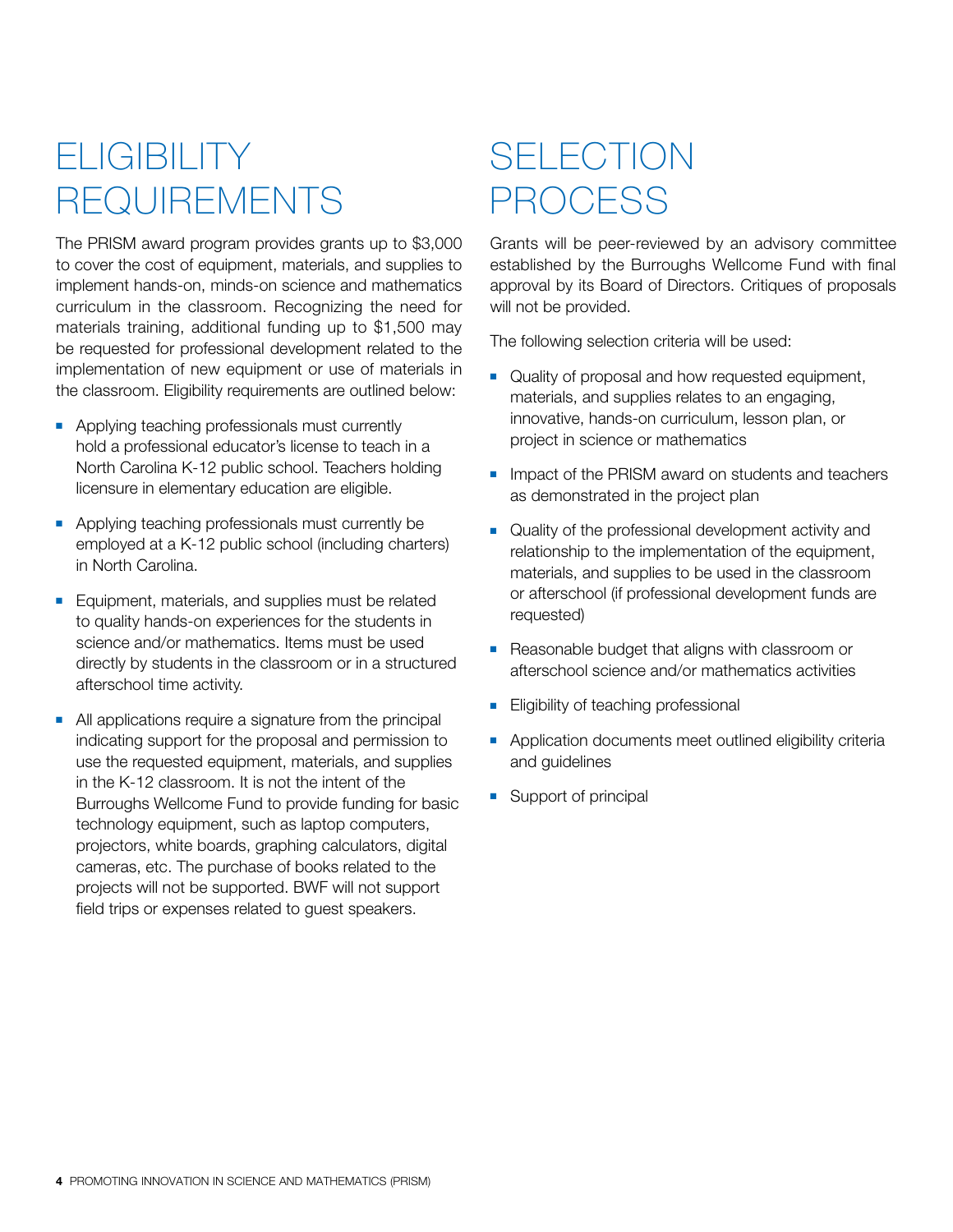### INSTRUCTIONS ON HOW TO PREPARE AND SUBMIT A COMPLETE PROPOSAL

#### **Application Process**

Interested candidates who meet the eligibility criteria will need to submit one online proposal through BWF's Internet Grant Application Module (IGAM) by December 5, 2019 4:00 pm ET. The proposal submission site or grant application portal will be available by September 16, 2019.

The proposal includes:

- **Applicant Information**
- Project Plan (template provided)
- Budget (template provided)
- **Burge Signature Page (template provided)**

All communications will be made through email.

BWF does not provide critiques or written comments of unfunded proposals.

#### **How to Submit a Proposal**

First complete the eligibility quiz to determine if you are eligible to apply. If applicant meets the eligibility criteria, they will be allowed to access the application form.

To begin a proposal submission use this link: [proposal](https://www.GrantRequest.com/SID_227?SA=SNA&FID=35043)

To return to a proposal already in progress you must use this link: [saved proposal](https://www.grantrequest.com/SID_227/?SA=AM)

It is recommended that applicant bookmark this page to return to a proposal in progress. Using the first link of the two immediately above will return you to the eligibility quiz.

#### **Proposal Elements**

A complete proposal consists of fields submitted through the online IGAM application plus requested attachments uploaded as PDFs into the grant application system. The detailed components of the complete proposal are shown below.

### **Online proposal form – available through IGAM**

(see previous links):

- Teaching professional contact information
- School name, district, and principal contact information
- **•** Proposal information
- Applicant demographics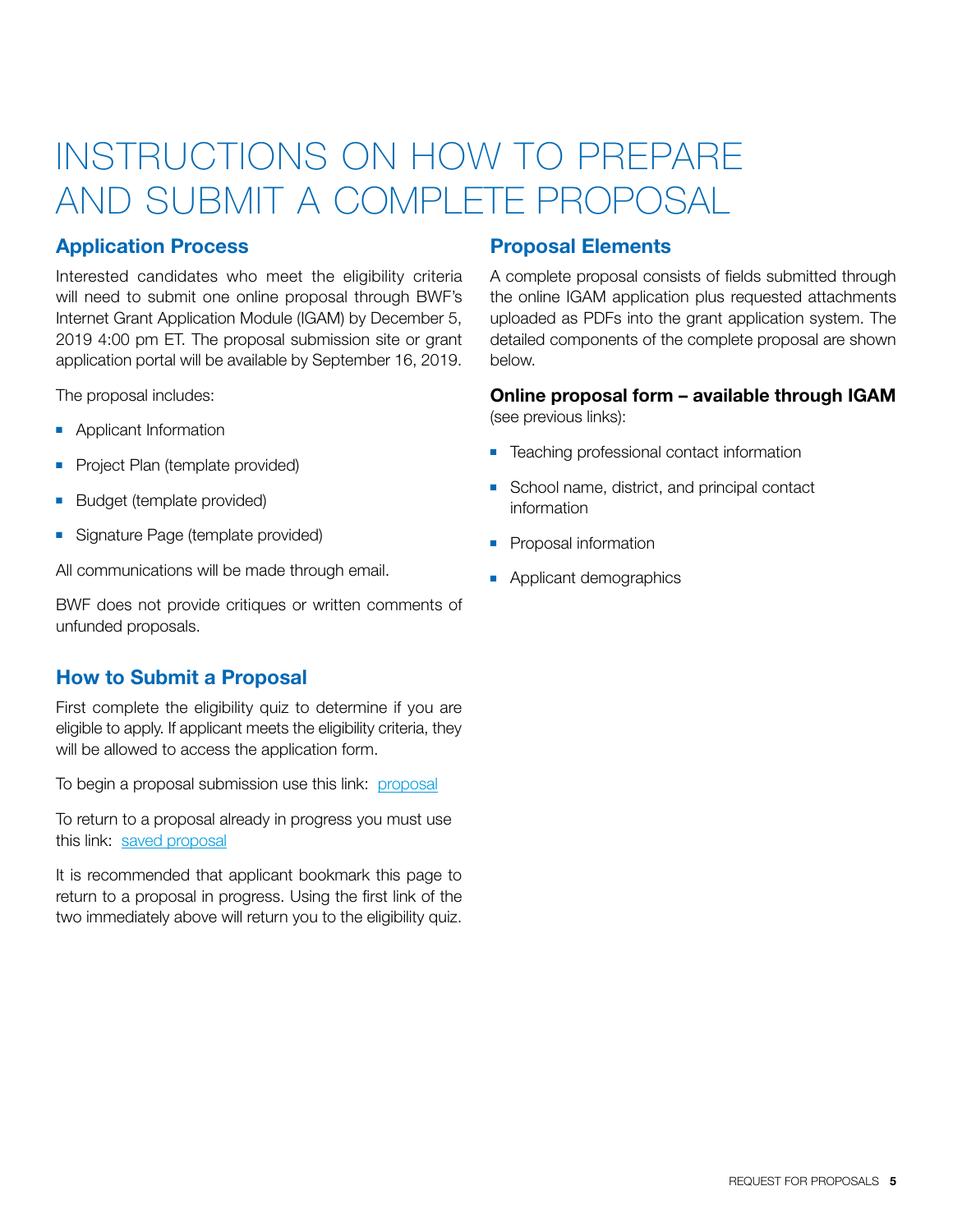#### **PDF Attachments**

Prepare in advance the following required documents. These attachments will need to be created, converted to a PDF file, and uploaded to the application. Templates are provided:

[Download Forms and Templates](http://www.bwfund.org/grant-programs/science-education/promoting-innovation-science-and-mathematics/forms-and-resources)

#### **Project Plan** *(consists of five components)*

In one PDF document, include the following components noted below in the listed order. Documents may be created using word processing software and converted to a PDF file.

#### General Overview (limit 350 words):

Briefly outline the goals of the PRISM award. Include background information on the school and the students to be served (including grade level). Provide an overview of the materials, equipment, and supplies to be purchased and how these purchases will fulfill a need in the classroom and at the school.

#### ■ Engaging and Innovative Curriculum or Lesson Plan (limit 250 words):

Describe how the requested materials, equipment, and supplies will be related to the implementation of a hands-on, engaging, and innovative curricula, lesson plan, or project for students. Give examples of how this curriculum will motivate student learning.

#### $\blacksquare$  Impact of Award (limit 250 words):

Describe the impact the PRISM award will have on student outcome with the implementation of innovative teaching practices and curricula, as well as on your overall classroom, colleagues and school. Indicate how you plan to assess this impact.

#### **Professional Development Funds** (only if requested) (limit 300 words):

If professional development funds are being requested describe how the professional development activity will supplement the use of the materials, equipment, and supplies. Give a description of who will deliver this training.

#### ■ Plan of Action (limit 250 words):

Describe the timeline for purchasing materials, equipment, and supplies and for implementation in the classroom. If professional development funds are being requested, integrate this into the plan of action.

#### **Budget**

Complete the budget form provided, outlining the materials, equipment, and supplies you will purchase and the cost for each. Keep in mind that BWF will not support basic technology equipment, such as computers, projectors, white boards, graphing calculators, etc. BWF will also not support the purchase of books related to the implementation of the project. BWF will not support field trips or visiting guest speakers. Any equipment purchased by the award recipient can be transferred to another North Carolina public school if the teacher relocates.

#### **Signature Page**

Using the Signature Page Form provided, complete and upload the Signature Page Form. Signatures for the teaching professional and principal are required. The Form (with signatures) must be uploaded to the application as a PDF file.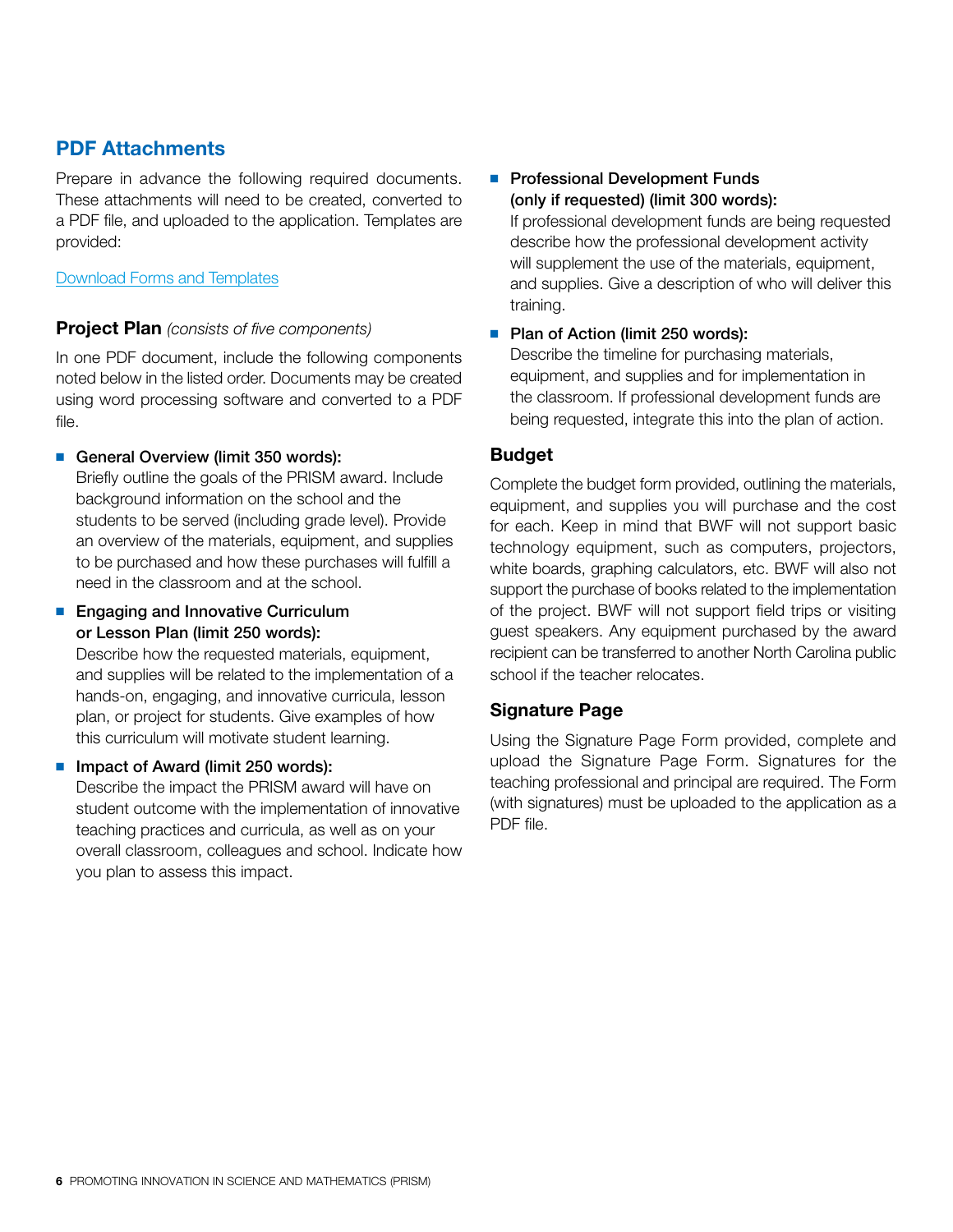#### **Submission Process**

Upload the requested files on the Attachments tab of the online application. Click the "Review Your Application" on the Attachments tab to see if any errors are identified in your application. All information must be provided before the "SUBMIT" button is available. Click the "SUBMIT" button to transmit the application. An automated message will confirm that the application was successfully submitted.

Proposals will not be accepted after 4 pm EST on December 5, 2019. The online application system shuts down automatically at the deadline and the SUBMIT button will no longer be available. Plan to submit your application well in advance of the grant deadline to allow adequate time to troubleshoot any issues. NO EXCEPTIONS OR EXTENSIONS WILL BE GRANTED.

After the deadline, applicants with incomplete proposals and those not adhering to instructions will be disqualified without prior notice.

Only proposals submitted through BWF online application website IGAM will be accepted.

#### **Questions?**

Please review our online [Frequently Asked Questions fi](http://www.bwfund.org/grant-programs/science-education/promoting-innovation-science-and-mathematics/faqs)rst. Eligibility inquiries should be directed in advance to BWF program staff by contacting:

Tiffanie Taylor, Program Associate [ttaylor@bwfund.org,](mailto:ttaylor%40bwfund.org?subject=) 919-991-5116

Alfred Mays, Program Officer [amays@bwfund.org](mailto:amays%40bwfund.org?subject=), 919-991-5103